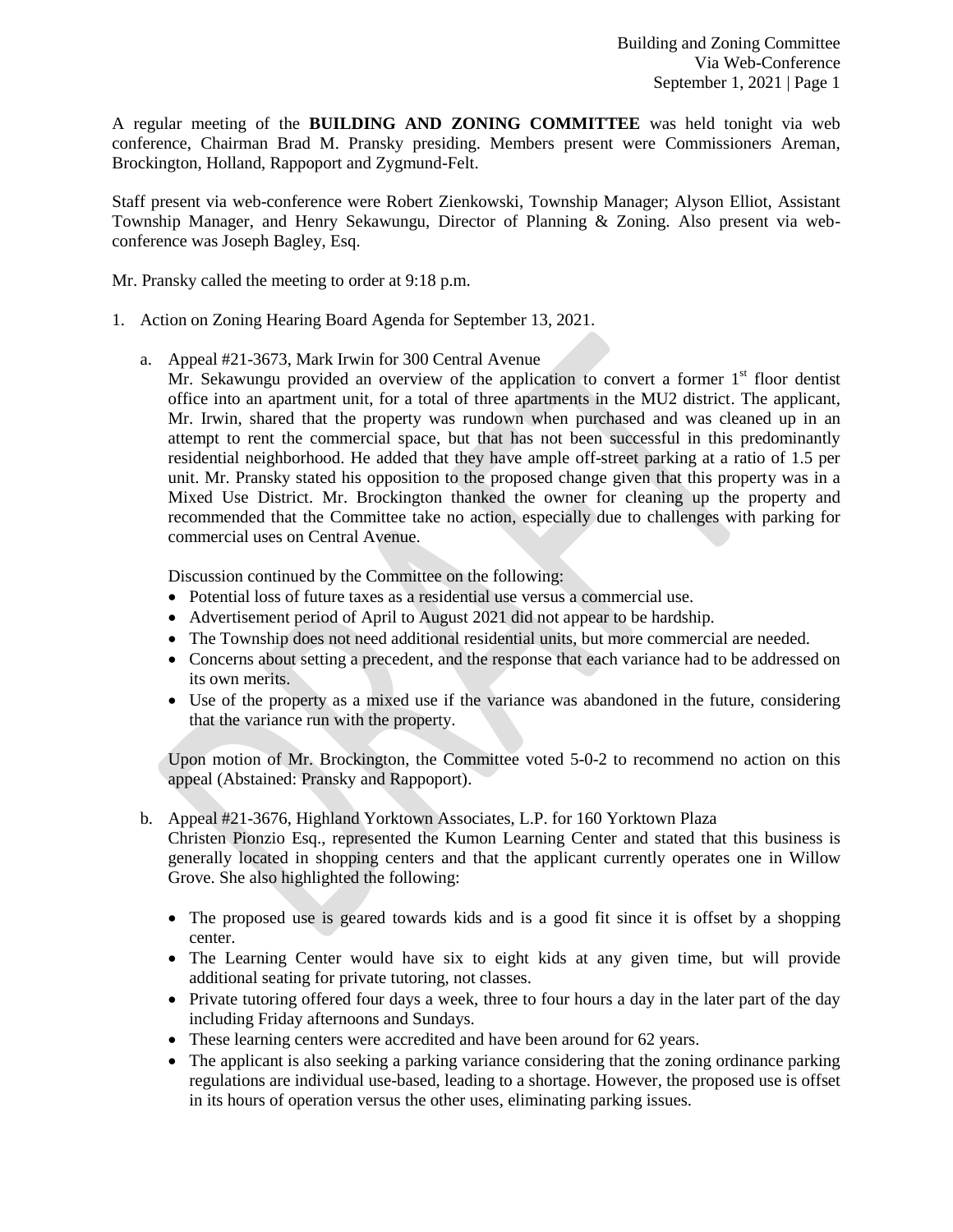Mr. Pransky stated his opposition to this proposal and his lack of comfort with the fees and cost structure, which is not standardized. He said he considers this as a nice profit center for the franchise, with no benefit to the community as an educational use.

Discussion ensued on the kind of specialized training offered; the commercial atmosphere; the ratio of tutor to students; and whether this educational use fits into a commercial center.

Mr. Abrams, Yorktown Plaza, provided an update on vacant spaces at the shopping center, stating that while many tenants had gone out of business due to the pandemic, some new businesses have moved in, including Skate the Foundry, J&J's Chicken, a fitness center and the proposed Kumon Learning Center. He informed the Committee that leasing of the former COSI restaurant space continues to be a challenge due to the pandemic. Mr. Zygmund-Felt emphasized the need for some latitude given the pandemic climate and recommended the Committee take no action.

Mr. Cerebi, resident, raised a concern about the variance going with the property leading to this space becoming an ad hoc education facility and eventually a charter school. Ms. Pionzio stated that the Zoning Hearing Board generally restricted uses to the testimony presented and it would not become a charter school.

Mr. Pransky commented on the need to fill the vacant spaces, but based on the existing zoning submitted, this was not a permitted use and he would be opposed to this.

Upon motion of Mr. Norris, the Committee voted 6-1 to take no action with the condition that charter schools and those other uses included in the B-8 use group be excluded (Nays: Pransky).

## c. Appeal #21-3678, Paul Hughes for 2450 Shoppers Lane (Target)

Daniel Rowley Esq., representative of the applicant, the applicant is withdrawing their appeal and based on the second violation issued by the Township. The applicant is working to remove the containers by the end of the week. They had not received prior violations and were working to comply with the requirements of the Ordinance based on the existing violation. He added that he could not comment on speculative fines that may not have been received by the applicant. Mr. Pransky suggested that Mr. Rowley consider talking to his client about the potential fees that were not resolved as part of the existing fee schedule for storage containers on properties, as required by the Property Maintenance Code. It is incumbent on the business to work with the Township on a financial compromise with the fees that may be owed.

Discussion followed on the trailers in the loading dock and their duration and the possibility that they stayed engaged on the site for extended periods of time.

The application was formally withdrawn with no action required at this time.

## 2. Receipt of the Planning Commission Meeting Minutes for August 23, 2021

Mr. Hyslop objected to the reference of 70% and cited the sections that he had referenced. Mr. Sekawungu apologized for the typing error of 70% as opposed to 35% clarifying that the MU1 district allowed for 30% green space while the MU2 had a minimum requirement of 35%.

Upon Motion of Mr. Pransky, the Committee unanimously received the Planning Commission minutes from the August 23, 2021 meeting, noting the above correction.

3. Receipt of Citizen Committee Meeting Minutes

La Mott Board of Historical & Architectural Review – August 19, 2021

a. Approval of COA for L21-272 for 7405 Cedar Lane, La Mott, PA 19027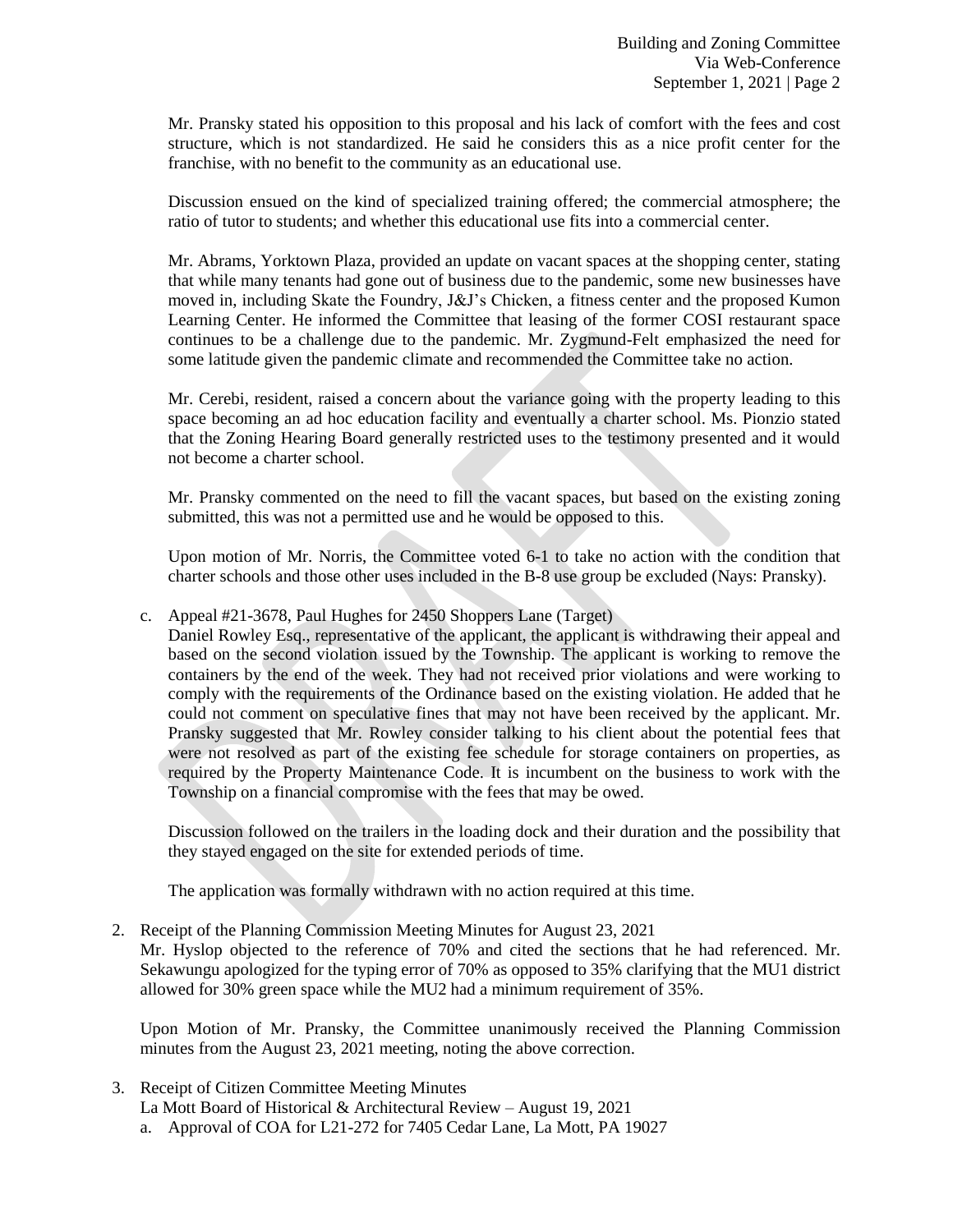- b. Approval of COA for L21-273 for 7322 Butcher Street, Elkins Park, PA 19027
- c. Approval of COA for L21-274 for 151 Willow Avenue, Elkins Park, PA 19027

Mr. Bagley stated that for the last 20 years approval of the BHAR minutes and Certificates of Appropriateness (COA) had fallen under the Zoning Ordinance, requiring the Public Works Committee to make a motion for approval or denial. However, the Township Code required that these approvals be made by the Building and Zoning Committee. He recommended that the Zoning Code be amended to allow for COA approvals by the Building and Zoning Committee as required by the Township Code, and also considering that the Historic Architectural Review Overlay District was part of Article XVII of the Zoning Code.

**Recommendation of the Board of Commissioners:** Upon motion of Mr. Pransky, the Committee unanimously voted to recommend the Board of Commissioners amend the Zoning Code, and other parts of the Township Code, to have the Building and Zoning Committee review and take action upon the most common applications from the Boards of Historical and Architectural Review and the Public Works Committee will continue to review and act on other codified applications and matters, including vacant ground and proposed subdivisions and land developments within Historic Districts.

## 4. Report of the Building Inspector for August 2021 Upon motion of Mr. Pransky, the Committee unanimously received the report of the Building Inspector for August 2021.

- 5. Old Business
	- a. Review and consider recommending the Board of Commissioners authorize advertisement of a Public Hearing on September 29, 2021 to consider public comments on a proposed Map Amendment to Chapter 295, entitled "Zoning" to Rezone 105 E. Glenside Avenue, PID# 31-00- 11560-001 and 115 E. Glenside Avenue, PID# 31-00-11563-00-7 and a portion of lands N/F SEPTA Railroad, Cheltenham Township, Montgomery, County, PA from MU-2 Mixed Use Zoning District to MU-1 Mixed Use Zoning District.

Mr. Areman provided background on the proposed map change and legislative intent of this change which included the following:

- Enhancing community walkability.
- Stirring positive development in downtown Glenside.
- Allowing development that would be a boost to downtown Glenside.
- Complying with both the Township and County Comprehensive Plans, per the County Planning Commission's review letter.
- Enhancing the property including stormwater management which was pertinent, considering that it feeds into Glenside and Keswick among others.

The opportunity created by this Development would benefit the community and residents and Mr. Areman encouraged the Commissioners to support this proposed map amendment.

Concerns were raised about the proposed map amendment and it was recommended that the applicant attend the September Public Affairs Meeting to address the following concerns:

- Infrastructure concerns including stormwater.
- Future plans for the area as part of a development plan.
- Comparisons between the dimensional standards for the MU2 versus the MU1 and the reduced restrictions under MU1 which the developer was considering.